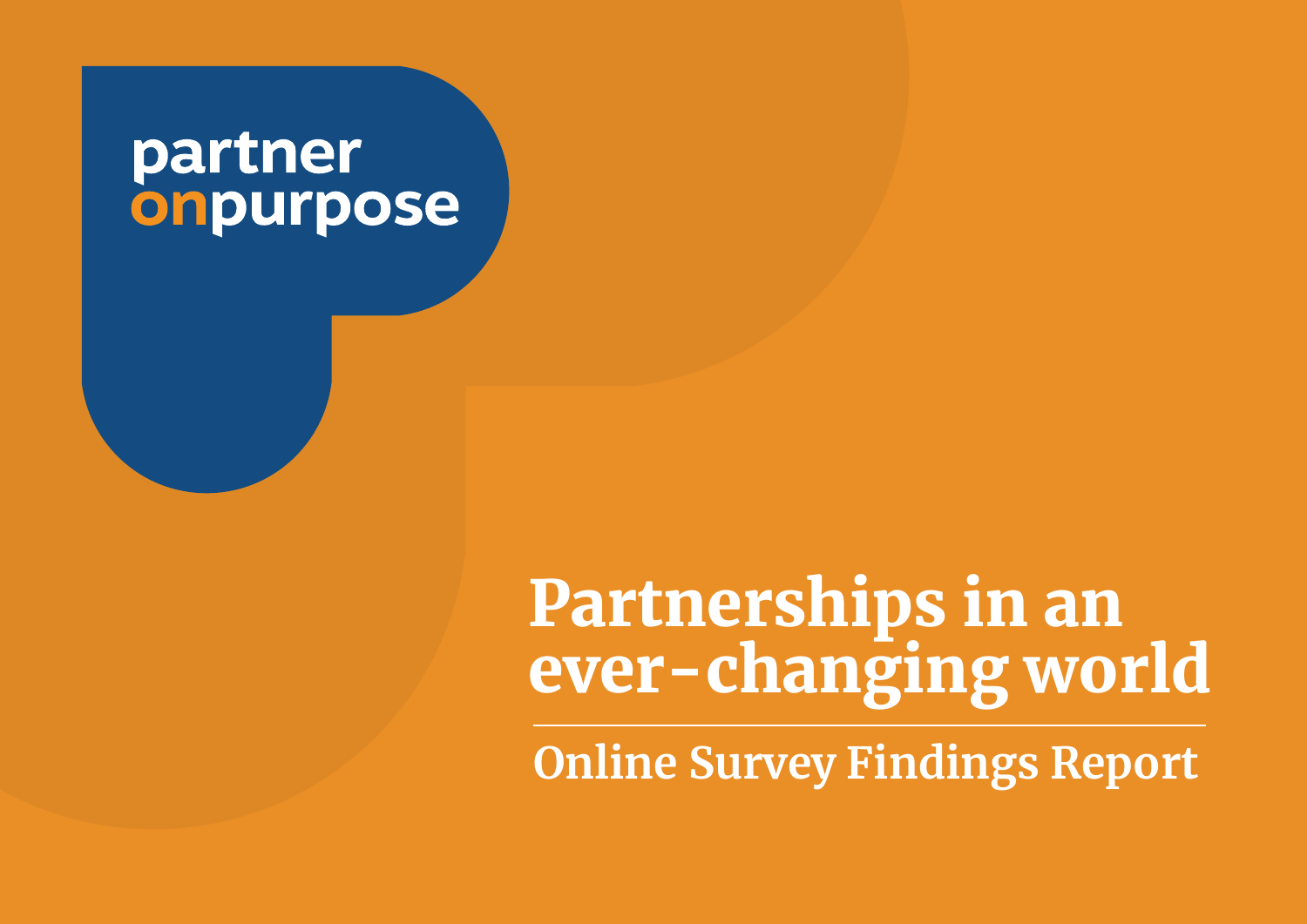# Introduction

#### **Experts state that sponsorship strategies are to change due to the COVID-19 pandemic**

Together with Loughborough University, Loughborough Sport and Loughborough College, Partner on Purpose created a survey to register insights from global sponsorship leaders on how the future of the industry may look.

The survey was carried out three weeks before the Russia-Ukraine war broke out.

Recent events only confirm the need for the industry to be responsive, flexible and adaptive. So how will B2B and B2C audiences view commercial partners associated with sport and entertainment? We do not know.

But the empirical evidence shows that partnerships are expected to be more **engaging**, more **community-centric** and more **focused on positive change**.

# Partnerships must be purposeful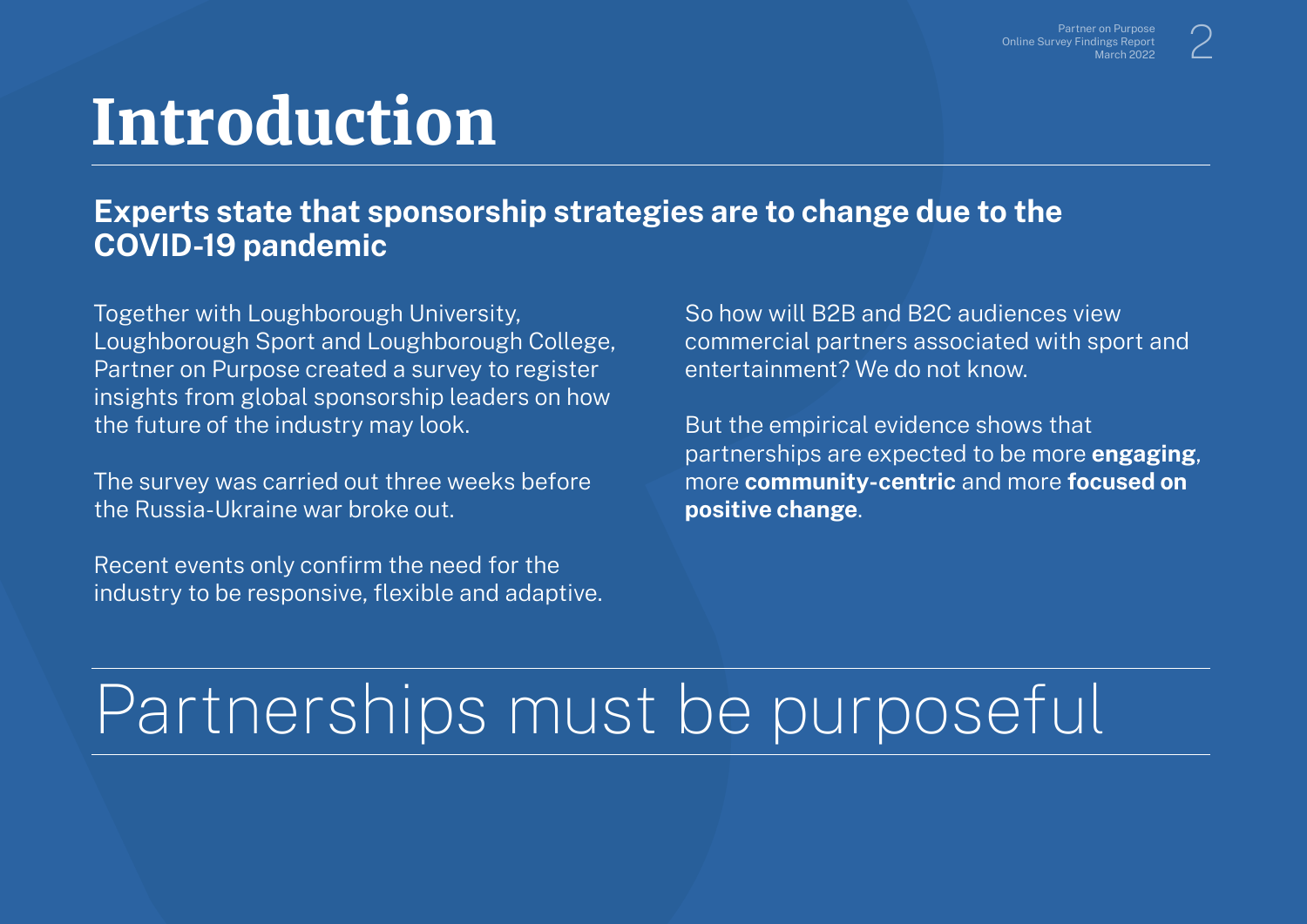# The Survey

Top international (V) sponsorship leaders brands sponsorship leaders have defined the impact of the pandemic on the sponsorship industry



Academia Agency/Consultancy  $\bigcap$ 

- Brand/Sponsor
- $\bigcap$ Broadcast/Media Company
- Sports Federation/National Olympic Committee/Event Organiser
- ◯ Team/Club
- Governmental Agency/Organisation
- O Betting Company
- $\bigcap$ Blockchain/Crypto Company
- $\bigcirc$ **Other**



Respondents were global



of respondents operate **globally** as part of their day-to-day business

60% **Over** 

Over

of respondents hold **C-suite positions**, directorships or are owners of their company/brand

75% of respondents were **male**

55+ was the age of over a quarter of respondents



questions and subquestions across **four sections**

*Background of respondents*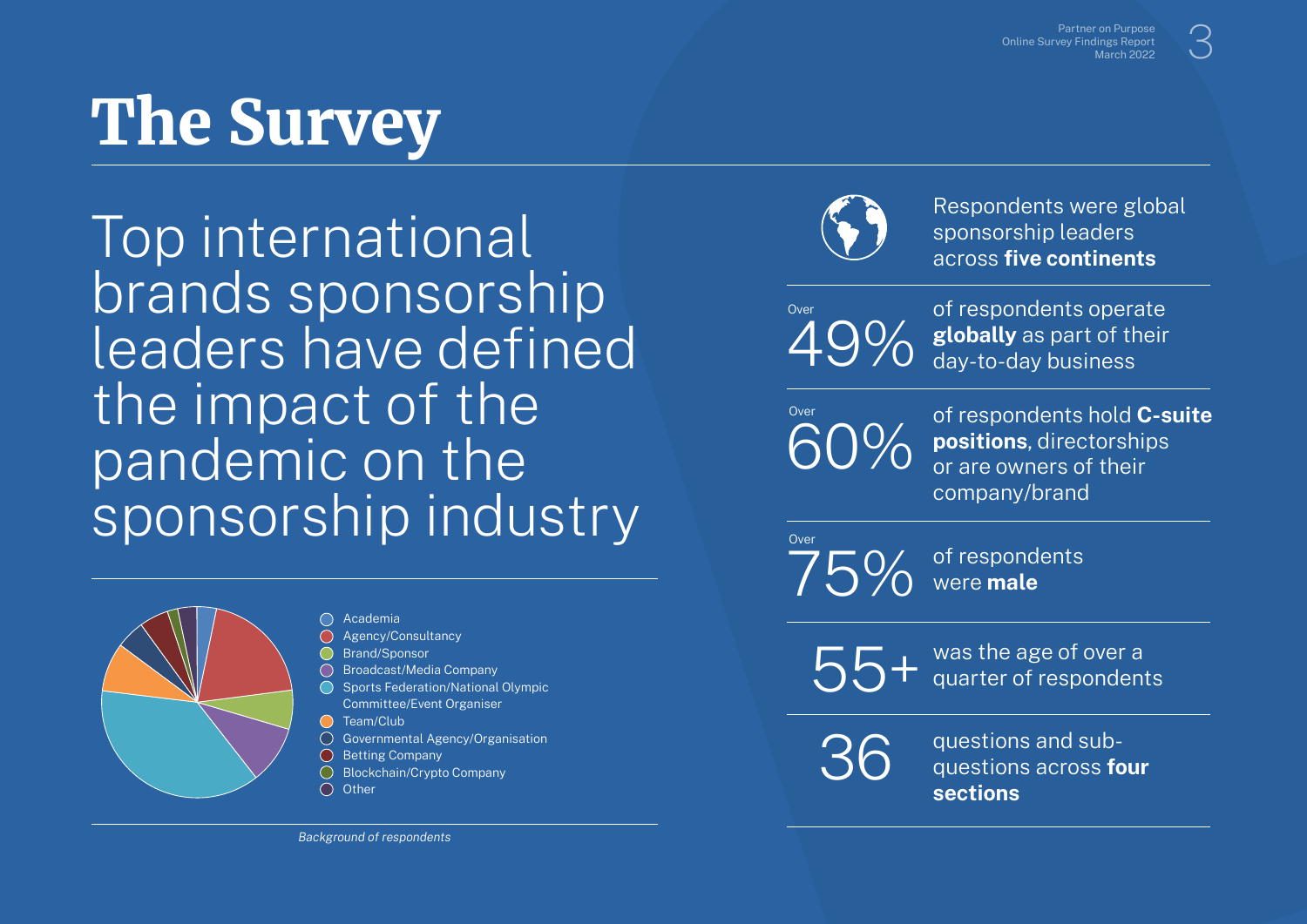Partner on Purpose Online Survey Findings Report March 202



# COVID-19 Pandemic Impacts

#### Over

## believe that the pandemic has created **new opportunities** in the sports sponsorship ecosystem

The majority agree that the pandemic has caused them to consider alternative sports and events to engage with and ways in which to engage with them.

#### **The impact of sponsorships was not always diminished by the pandemic**, with new and existing opportunities present.

The pandemic has had a profound impact on the sports sponsorship ecosystem

The pandemic has made the commercial environment for brands and sponsors more challenging

The pandemic has made the commercial environment for sports organisations, international federations and rights owners more challenging  $93\%$  agreed:  $\sqrt{78\%}$  agreed:  $\sqrt{95\%}$  agreed:  $\sqrt{83\%}$  agreed:  $\sqrt{70\%}$  agreed:

The pandemic has made partnerships between sponsors and sports organisations more challenging

The pandemic has changed the nature of partnerships between sponsors and sports organisations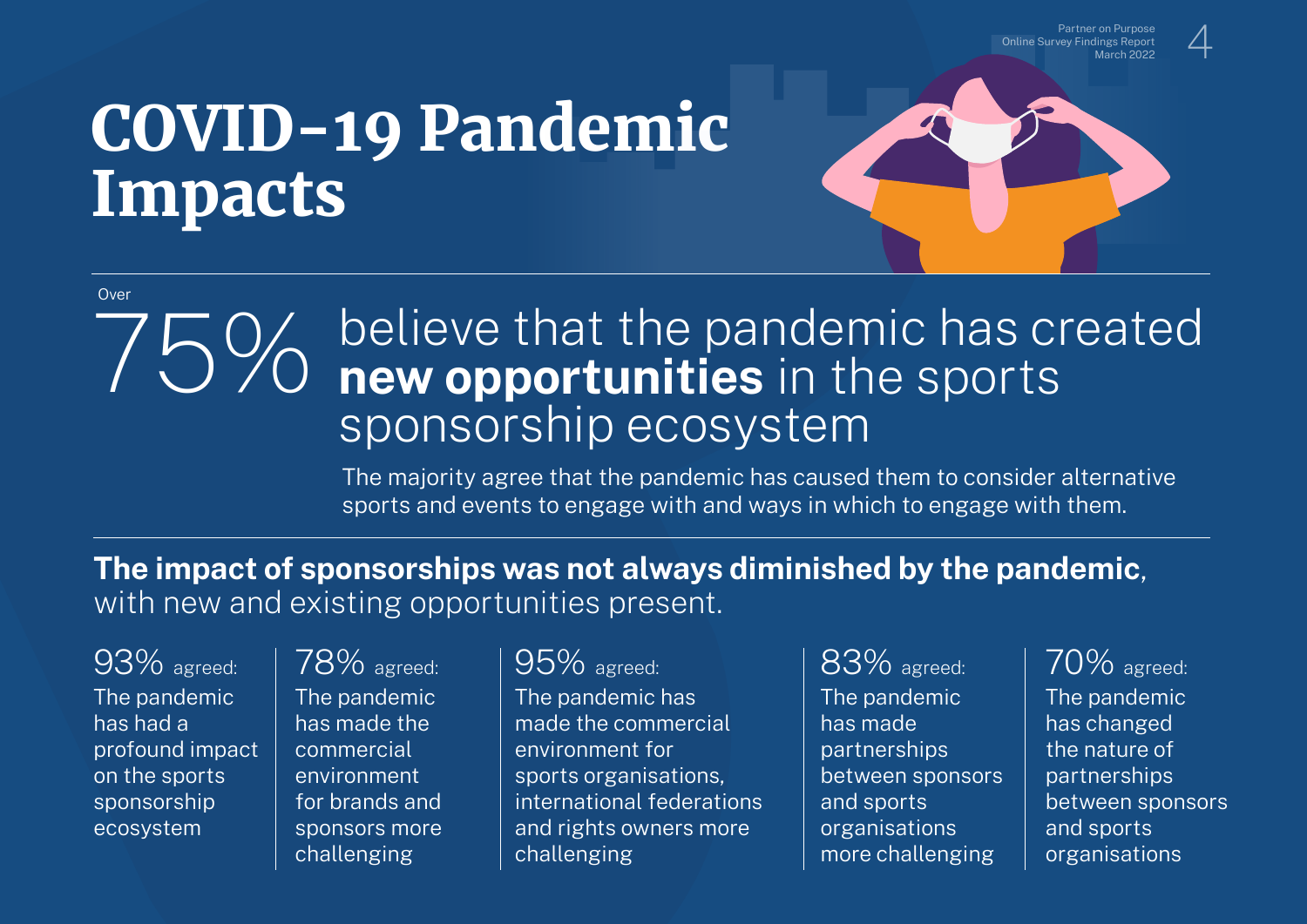

## of sponsorship budgets **remained the same** for 2021 compared to 2020

For a third of respondents, the budget increased from year to year. A total of 20.8% had budgets decreased by as much as threequarters in 2021 vs 2020.

# reported an **increase** of sponsorship budgets in 2022 compared to 2021 38%

Only 11.3% reported a decrease of up to a quarter. A total of 37.8% reported an increase, double in some cases.



#### Budget expected to increase by 25% or greater Budget expected to

decrease

 $\bigcirc$  Burget expected to remain the same

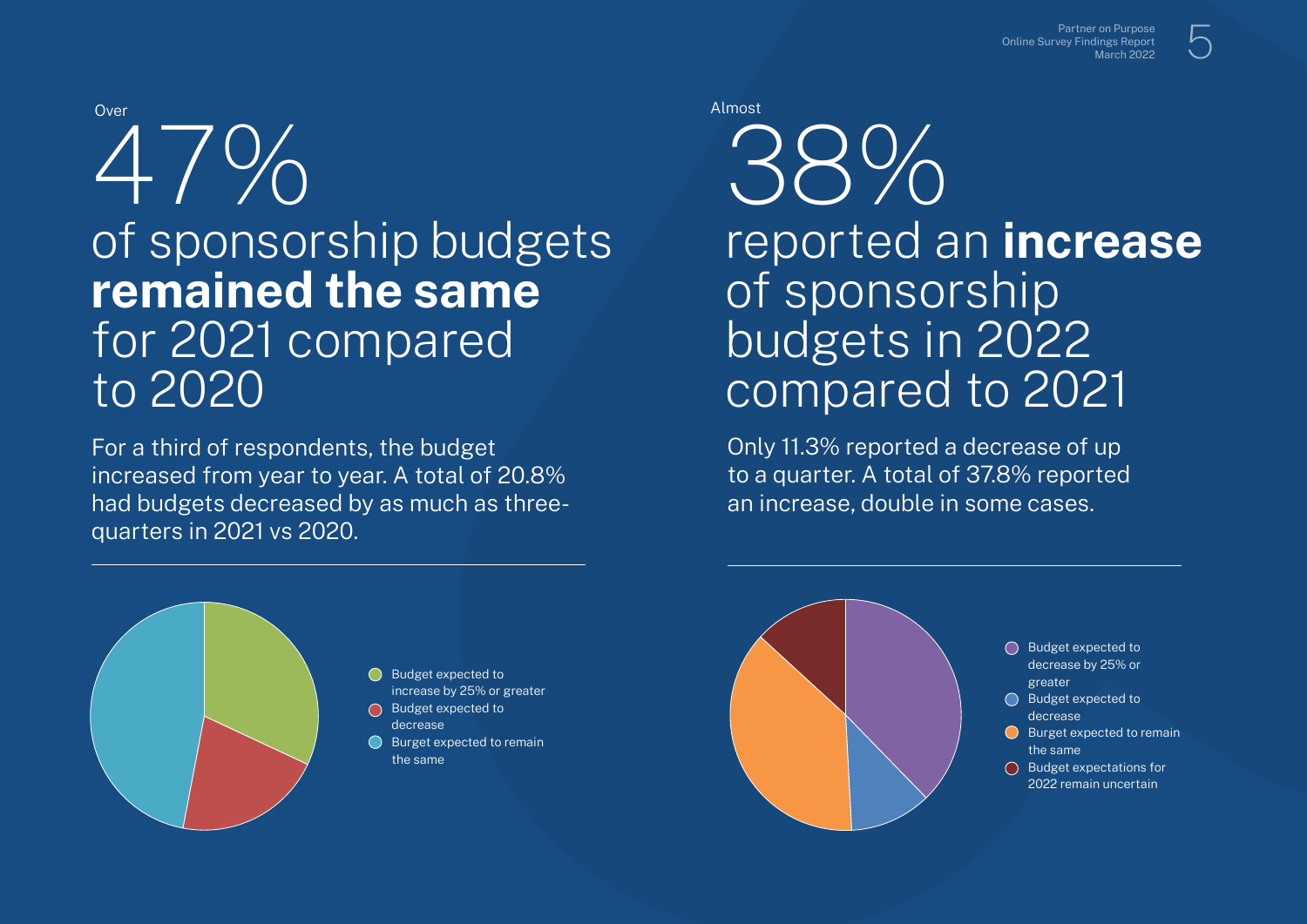## **reoccurring challenges** faced throughout the COVID-19 pandemic

For brands and sponsors:







Managing the **ever-changing situation**: event cancellations, lack of attendance for live events and maintaining purpose throughout

4 reoccurring challenges for rights owners and sports organisations:

challenge

**Uncertainty**  as a major underlying

Keeping **fans engaged** 



**Financial strain** created by the lack of and/or postponement of live and marquee events



**The need to be flexible**: creating new assets and inventory to retain current sponsors and partners



**Similar issues will arise as fallout from recent and ongoing events continues to transform the geopolitical landscape.**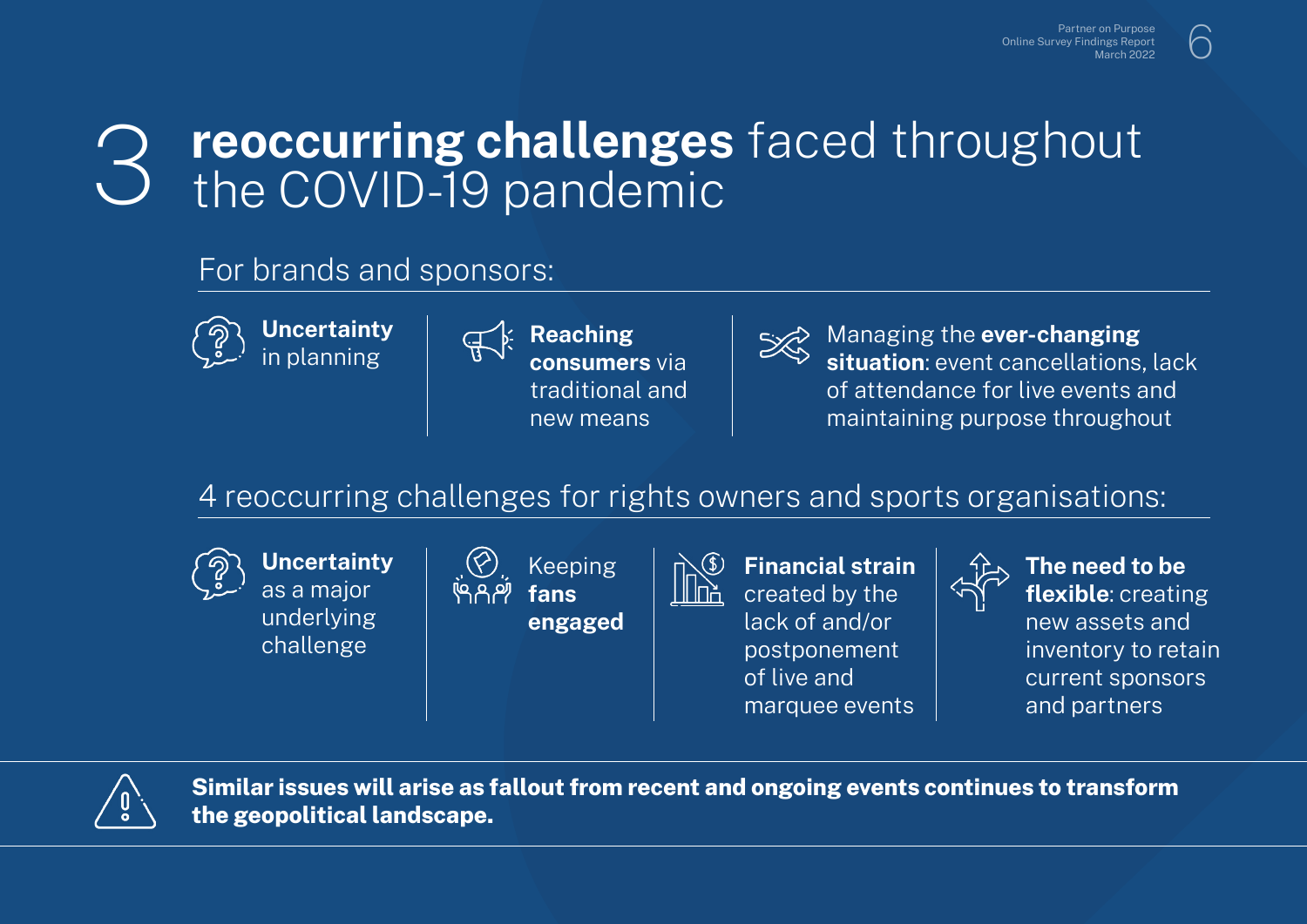#### 64% have **changed** their sponsorship strategies Over

#### **60%** have explored **alternative sports** and **60%** events for future partnerships events for future partnerships Almost

#### are introducing or enhancing **social media** strategies 29% Almost

#### are exploring **alternative nations** and territories for future partnerships over 10%



The current geopolitical events have caused a number of businesses and events to be pulled out from one of the largest markets for sports and sponsorships, which is bound to increase the need to explore alternative territories, drastically reshaping the industry and the trajectory it is heading in.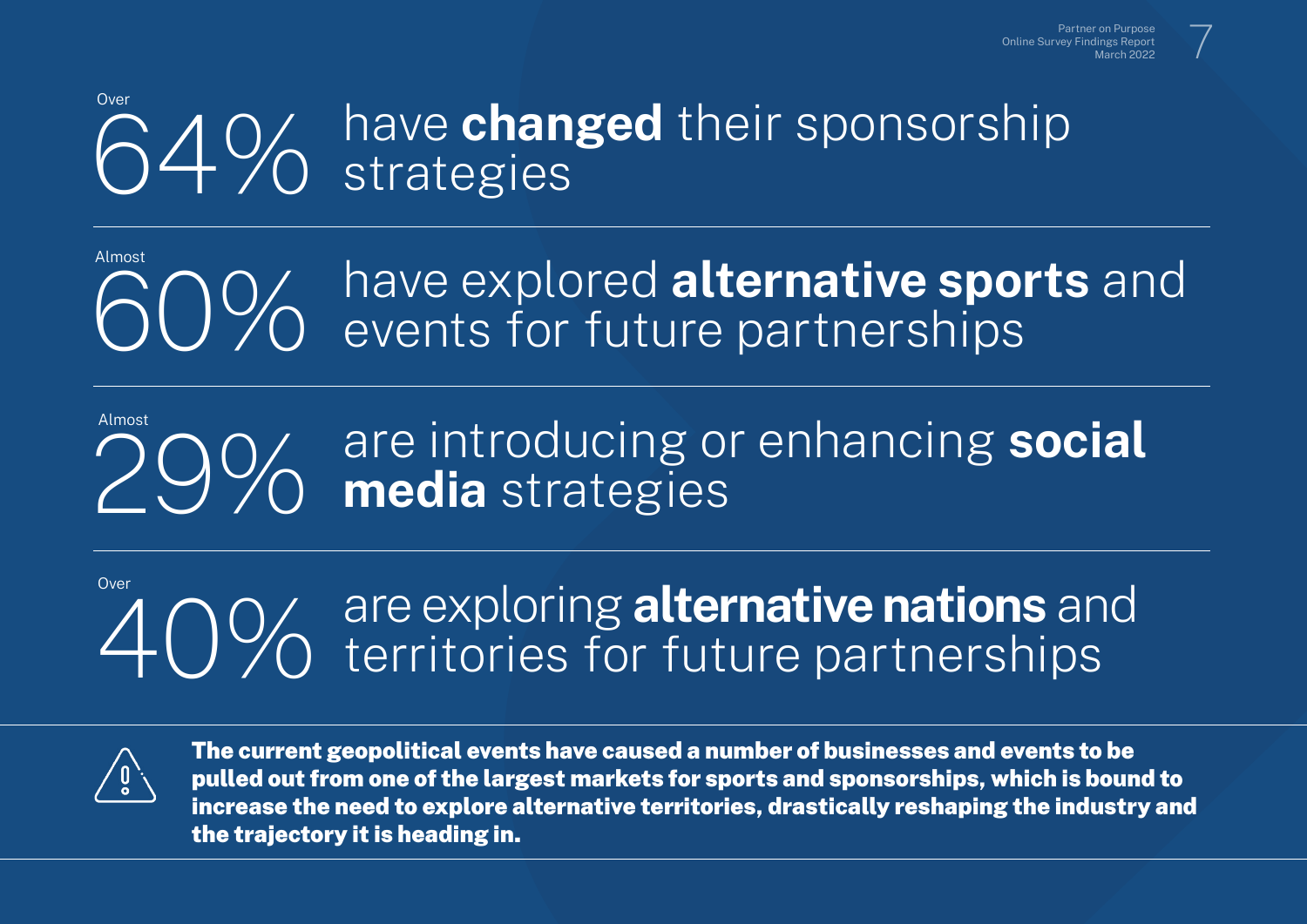# Purposeful partnerships and the importance of corporate social responsibility

#### 78% see **CSR** as an **important** part of their partnership strategy Over

# Almost

believe that CSR has become more important **since the beginning of 53%** believe that G.<br> **the pandemic** 



The major world events of the past three years and even the past three weeks have demonstrated that organisations are expected to take a stance on global issues and act accordingly, affecting the criteria against which partnerships are being considered.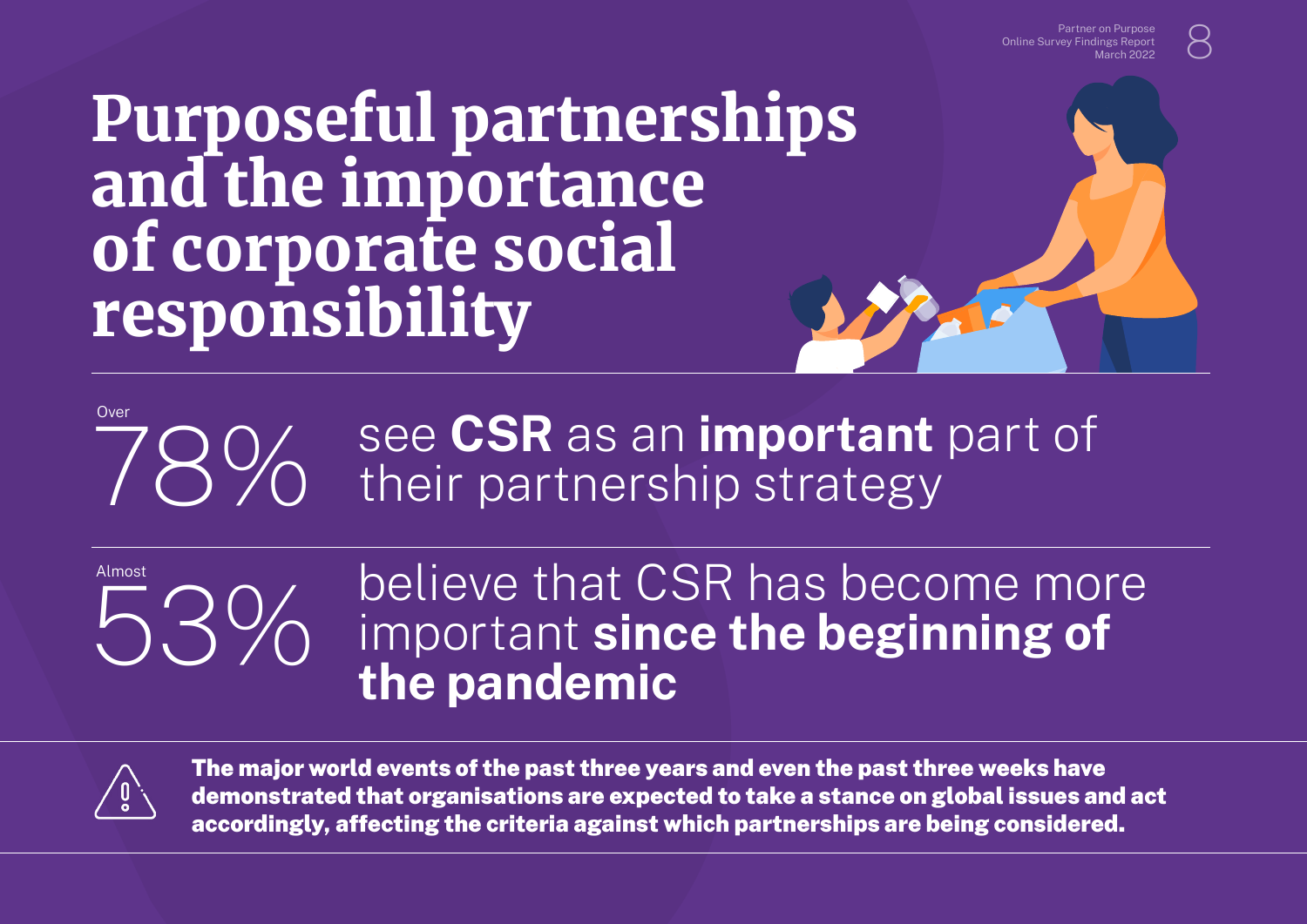#### 6.82 out of 10 was the rating of the relative importance placed on CSR in relation to their partnership strategy

On a scale of 1-10, respondents rated the importance placed on CSR in relation to their partnership strategy at an average of 6.82, indicating a moderate to high level of importance. A total of 80.4% believe that the level of importance will increase in the future. Not a single respondent believes it will lessen.



## Diversity, the environment, governance, transparency and sustainability

These were the most commonly cited areas of CSR currently being focused on.



## selected "Ethical - health and wellbeing" as one of their top three priorities

"Environmental - increasing reliance on renewable energy, sustainable resources and recycled or partially recycled materials" was the second most selected option (14.4%). Of all those surveyed, there was a wide-ranging difference in priorities when it comes to CSR.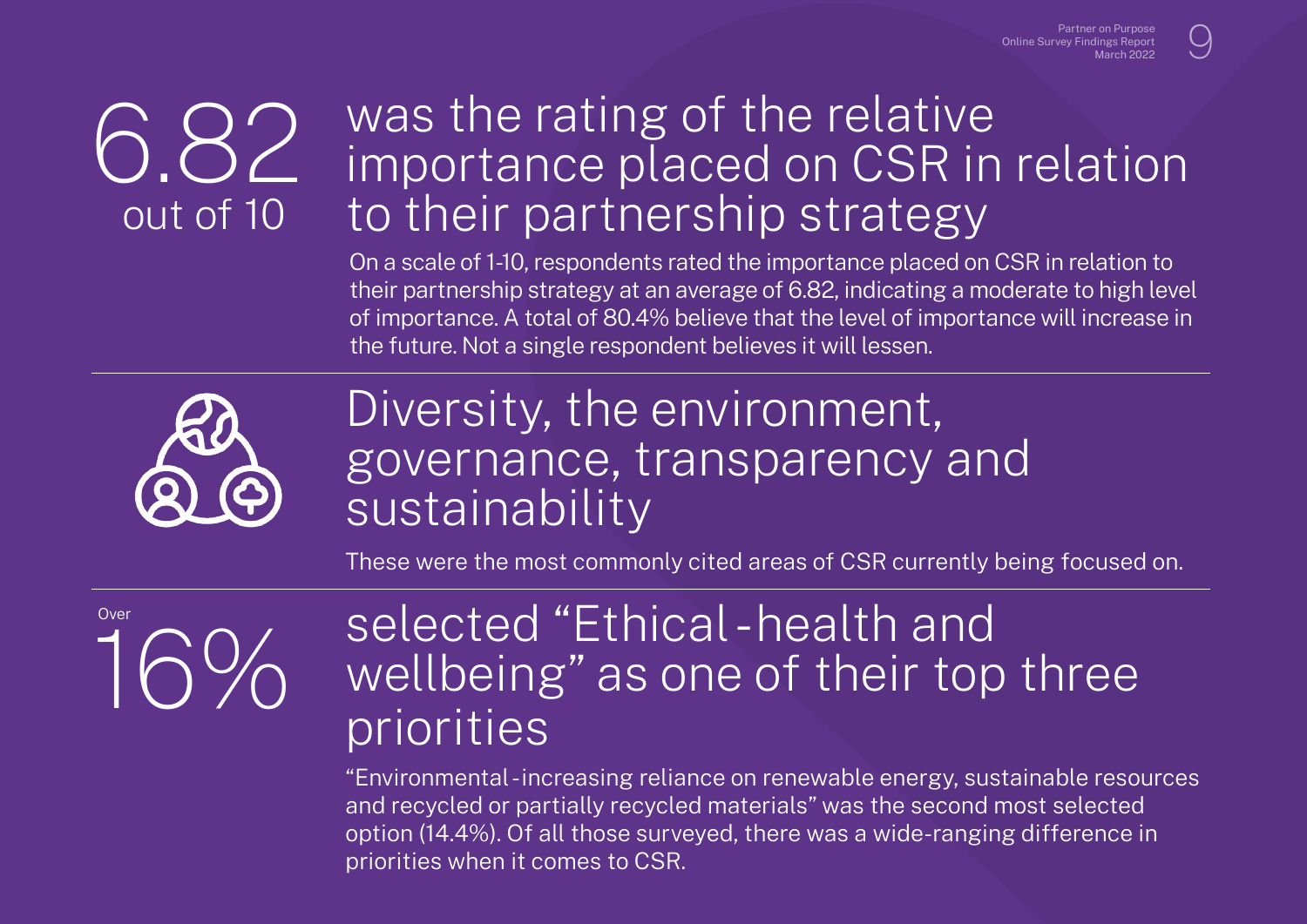# Future outlook and evolving partnerships

## believe that partnerships between brands, athletes and sports organisations will become **more purposeful, innovative and fluid**

This will allow for adaptations and the ability to meet ever-changing needs in the future.



## More collaborative and co-produced **partnerships**

Respondents believe that partnerships will:

- Have a greater level of access to athletes
- Be a new mean of engaging consumers
- Focus on social media, digital engagement and online innovations
- Believe that partnerships will be more CSR oriented and can have tangible impact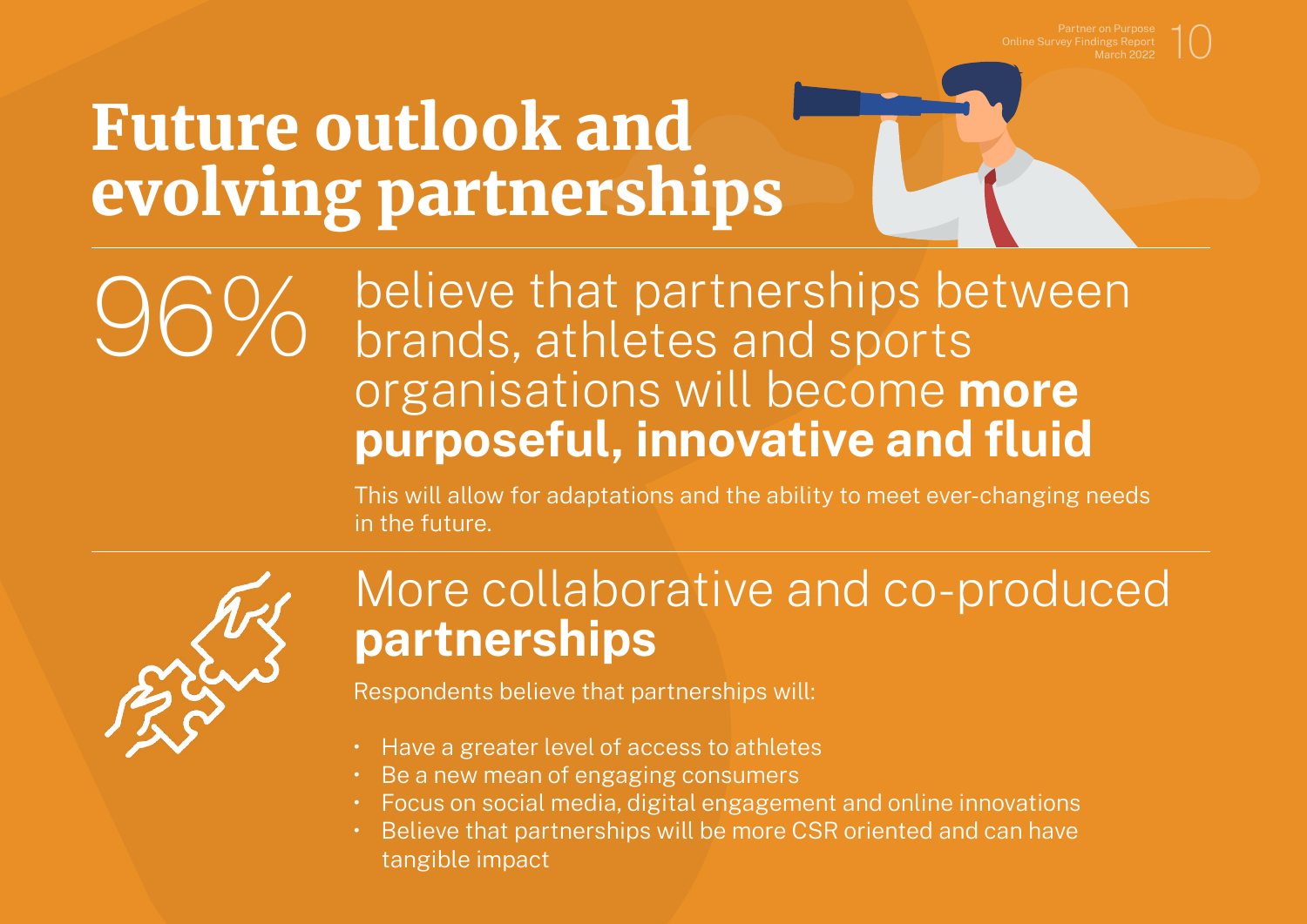# Conclusion

# Changes in partnership landscape

The sponsorship industry is heavily affected by global events.

## Changes in brand engagement

Consumers identify with brands that are empathetic, responsive and adaptable.

## Changes in perception of values

Chosen partners are often viewed as an extension of values.

# The sponsorship industry needs to **change much faster**.